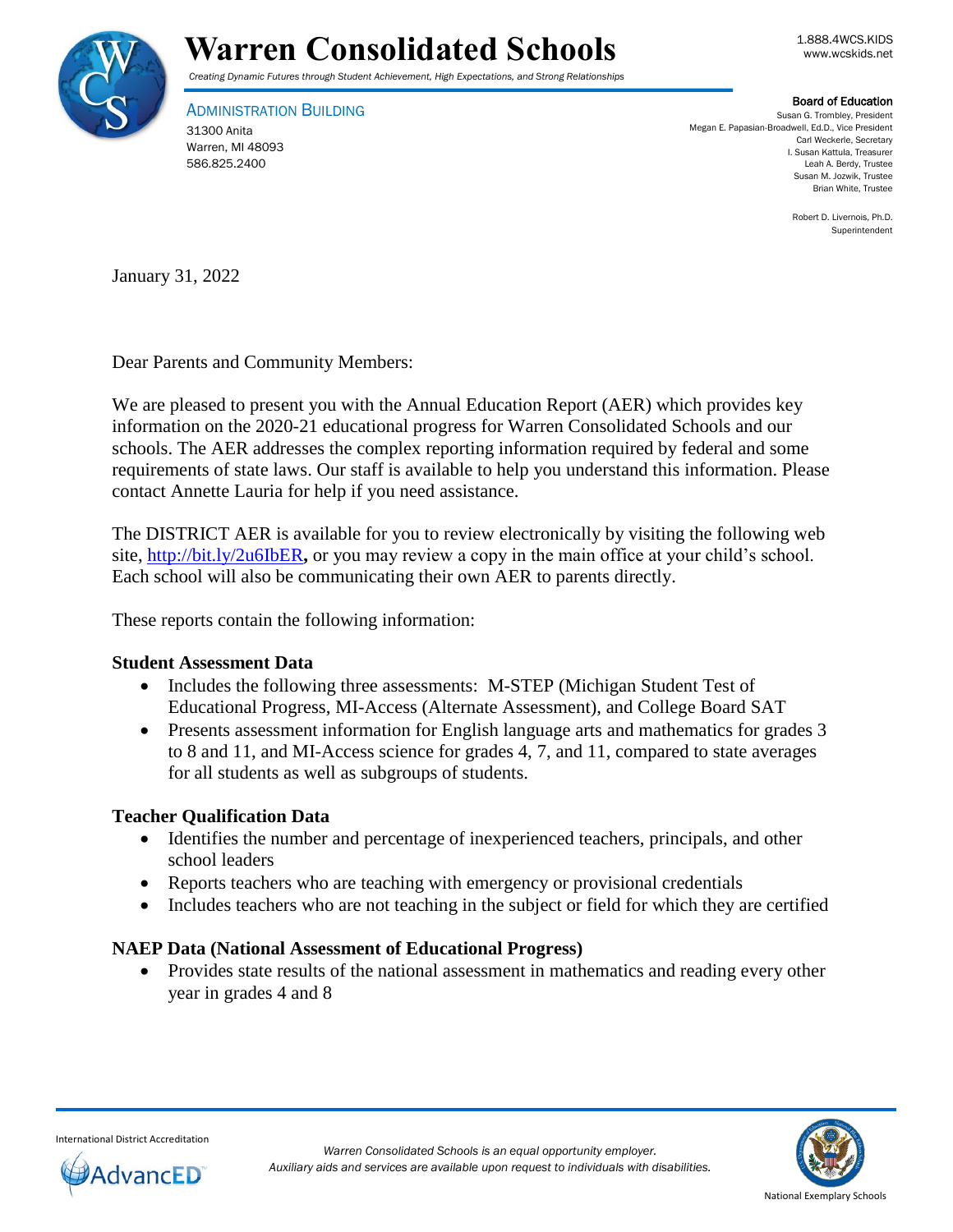## **Civil Rights Data**

• Provides information on school quality, climate and safety

Review the table below listing our schools. For the 2020-21 school year, schools were identified based on previous years' performance using definitions and labels as required in the Every Student Succeeds Act (ESSA). A Targeted Support and Improvement (TSI) school is one that had at least one underperforming student subgroup in 2018-19. An Additional Targeted Support (ATS) school is one that had a student subgroup performing at the same level as the lowest 5% of all schools in the state in 2017-2018. A Comprehensive Support and Improvement (CSI) School is one whose performance was in the lowest 5% of all schools in the state or had a graduation rate at or below 67% in 2016-17. Some schools are not identified with any of these labels. In these cases, no status label is given.

| <b>School Name</b>                                     | <b>Status</b> | <b>Key Initiative to Accelerate Achievement</b>                                                                                                                                                                                                                                                                                                                          |
|--------------------------------------------------------|---------------|--------------------------------------------------------------------------------------------------------------------------------------------------------------------------------------------------------------------------------------------------------------------------------------------------------------------------------------------------------------------------|
|                                                        | Label         |                                                                                                                                                                                                                                                                                                                                                                          |
| <b>Beer Middle School</b>                              | No Label      |                                                                                                                                                                                                                                                                                                                                                                          |
| <b>Black Elementary School</b>                         | No Label      |                                                                                                                                                                                                                                                                                                                                                                          |
| <b>Career Preparation Center</b>                       | No Label      |                                                                                                                                                                                                                                                                                                                                                                          |
| <b>Carleton Middle School</b>                          | No Label      |                                                                                                                                                                                                                                                                                                                                                                          |
| <b>Carter Middle School</b>                            | No Label      |                                                                                                                                                                                                                                                                                                                                                                          |
| <b>Community High School</b>                           | <b>CSI</b>    | Community High School will strengthen<br>researched-based Tier 1 instructional<br>practices, which support meaningful and<br>aligned college and career standards based<br>on curriculum.<br>Community High School will strengthen a<br>tiered academic support system for<br>struggling students.<br>Community High School will rebuild a<br>positive school community. |
| Cousino High School                                    | No Label      |                                                                                                                                                                                                                                                                                                                                                                          |
| <b>Cromie Elementary School</b>                        | No Label      |                                                                                                                                                                                                                                                                                                                                                                          |
| <b>Green Acres Elementary School</b>                   | No Label      |                                                                                                                                                                                                                                                                                                                                                                          |
| <b>Grissom Middle School</b>                           | No Label      |                                                                                                                                                                                                                                                                                                                                                                          |
| Harwood Elementary School                              | No Label      |                                                                                                                                                                                                                                                                                                                                                                          |
| Holden Elementary School                               | No Label      |                                                                                                                                                                                                                                                                                                                                                                          |
| Jefferson Elementary School                            | No Label      |                                                                                                                                                                                                                                                                                                                                                                          |
| <b>Lean Elementary School</b>                          | No Label      |                                                                                                                                                                                                                                                                                                                                                                          |
| <b>Macomb Math Science</b><br><b>Technology Center</b> | No Label      |                                                                                                                                                                                                                                                                                                                                                                          |
| <b>Middle School Mathematics</b>                       | No Label      |                                                                                                                                                                                                                                                                                                                                                                          |
| <b>Science Technology Center</b>                       |               |                                                                                                                                                                                                                                                                                                                                                                          |
| <b>Siersma Elementary School</b>                       | No Label      |                                                                                                                                                                                                                                                                                                                                                                          |
| <b>Sterling Heights High School</b>                    | No Label      |                                                                                                                                                                                                                                                                                                                                                                          |
| <b>Susick Elementary School</b>                        | No Label      |                                                                                                                                                                                                                                                                                                                                                                          |
| Warren Mott High School                                | No Label      |                                                                                                                                                                                                                                                                                                                                                                          |